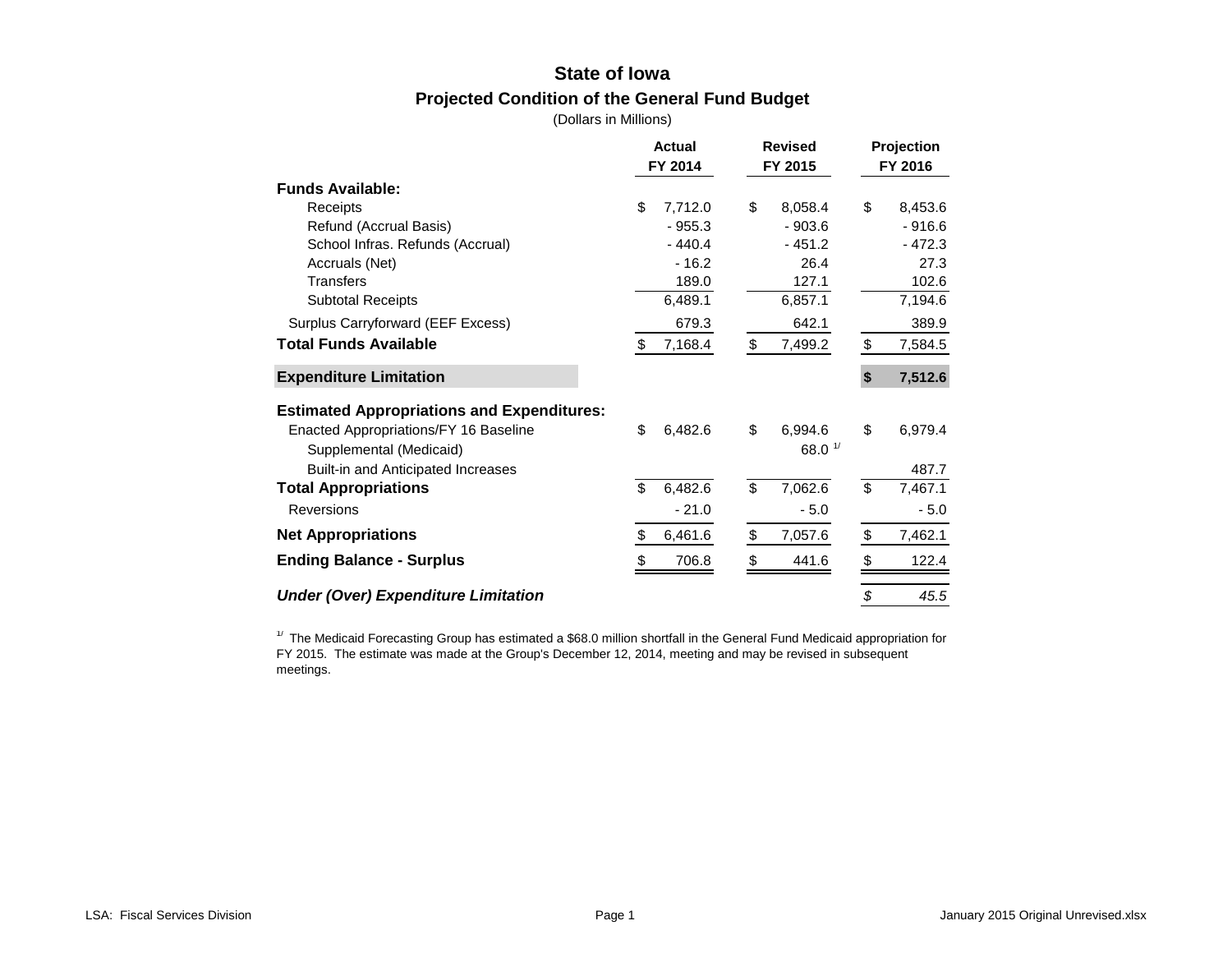#### **State of Iowa Reserve Funds**

| Cash Reserve Fund (CRF)                          | Actual             |          | <b>Estimated</b><br>FY 2014<br>FY 2015 |                  |    | Projected<br>FY 2016 |  |  |  |  |  |  |  |  |  |  |  |  |  |  |                  |  |  |           |  |
|--------------------------------------------------|--------------------|----------|----------------------------------------|------------------|----|----------------------|--|--|--|--|--|--|--|--|--|--|--|--|--|--|------------------|--|--|-----------|--|
| <b>Funds Available</b>                           |                    |          |                                        |                  |    |                      |  |  |  |  |  |  |  |  |  |  |  |  |  |  |                  |  |  |           |  |
| <b>Balance Brought Forward</b>                   | \$                 | 466.9    | \$                                     | 489.3            | \$ | 522.3                |  |  |  |  |  |  |  |  |  |  |  |  |  |  |                  |  |  |           |  |
| Gen. Fund Transfer from Surplus                  |                    | 927.7    |                                        | 706.8            |    | 441.6                |  |  |  |  |  |  |  |  |  |  |  |  |  |  |                  |  |  |           |  |
| Intrastate Receipts (credited after close of FY) |                    | 2.1      |                                        |                  |    |                      |  |  |  |  |  |  |  |  |  |  |  |  |  |  |                  |  |  |           |  |
| <b>Total Funds Available</b>                     | \$                 | 1,396.7  | \$                                     | 1,196.1          | \$ | 963.9                |  |  |  |  |  |  |  |  |  |  |  |  |  |  |                  |  |  |           |  |
| <b>Appropriations &amp; Transfers</b>            |                    |          |                                        |                  |    |                      |  |  |  |  |  |  |  |  |  |  |  |  |  |  |                  |  |  |           |  |
| Appropriations                                   | \$                 | 0.0      | \$                                     | 0.0              | \$ | 0.0                  |  |  |  |  |  |  |  |  |  |  |  |  |  |  |                  |  |  |           |  |
| <b>Total Appropriations &amp; Transfers</b>      | \$                 | 0.0      | \$                                     | 0.0              | \$ | 0.0                  |  |  |  |  |  |  |  |  |  |  |  |  |  |  |                  |  |  |           |  |
| <b>Excess Transferred to EEF</b>                 |                    | $-907.4$ |                                        | $-673.8$         |    | $-424.3$             |  |  |  |  |  |  |  |  |  |  |  |  |  |  |                  |  |  |           |  |
| <b>Balance Carried Forward</b>                   | \$                 | 489.3    | \$                                     | 522.3            | \$ | 539.6                |  |  |  |  |  |  |  |  |  |  |  |  |  |  |                  |  |  |           |  |
| Maximum 7.5%                                     | \$                 | 487.2    | \$                                     | 522.3            | \$ | 539.6                |  |  |  |  |  |  |  |  |  |  |  |  |  |  |                  |  |  |           |  |
| <b>Economic Emergency Fund (EEF)</b>             |                    | Actual   |                                        | <b>Estimated</b> |    | Projected            |  |  |  |  |  |  |  |  |  |  |  |  |  |  |                  |  |  |           |  |
|                                                  | FY 2014<br>FY 2015 |          |                                        | FY 2016          |    |                      |  |  |  |  |  |  |  |  |  |  |  |  |  |  |                  |  |  |           |  |
| <b>Funds Available</b>                           |                    |          |                                        |                  |    |                      |  |  |  |  |  |  |  |  |  |  |  |  |  |  |                  |  |  |           |  |
| <b>Balance Brought Forward</b>                   | \$                 | 144.3    | \$                                     | 180.5            | \$ | 174.1                |  |  |  |  |  |  |  |  |  |  |  |  |  |  |                  |  |  |           |  |
| <b>Excess from Cash Reserve</b>                  |                    | 907.4    |                                        | 673.8            |    | 424.3                |  |  |  |  |  |  |  |  |  |  |  |  |  |  |                  |  |  |           |  |
| <b>Total Funds Available</b>                     | \$                 | 1,051.7  | \$                                     | 854.3            | \$ | 598.4                |  |  |  |  |  |  |  |  |  |  |  |  |  |  |                  |  |  |           |  |
| <b>Appropriations &amp; Transfers</b>            |                    |          |                                        |                  |    |                      |  |  |  |  |  |  |  |  |  |  |  |  |  |  |                  |  |  |           |  |
| <b>Excess Transferred to General Fund</b>        | \$                 | $-679.3$ | \$                                     | $-642.1$         | \$ | $-389.9$             |  |  |  |  |  |  |  |  |  |  |  |  |  |  |                  |  |  |           |  |
| Excess Transferred to Taxpayer Trust Fund        |                    | $-60.0$  |                                        | 0.0              |    | 0.0                  |  |  |  |  |  |  |  |  |  |  |  |  |  |  |                  |  |  |           |  |
| <b>Transfer to RIIF</b>                          |                    | $-116.1$ |                                        | 0.0              |    | 0.0                  |  |  |  |  |  |  |  |  |  |  |  |  |  |  |                  |  |  |           |  |
| Executive Council - Performance of Duty          |                    | $-15.8$  |                                        | $-38.1$          |    | $-28.6$              |  |  |  |  |  |  |  |  |  |  |  |  |  |  |                  |  |  |           |  |
| <b>Balance Carried Forward</b>                   | $\frac{1}{2}$      | 180.5    | \$                                     | 174.1            | \$ | 179.9                |  |  |  |  |  |  |  |  |  |  |  |  |  |  |                  |  |  |           |  |
| Maximum 2.5%                                     | $\mathfrak{s}$     | 162.4    | \$                                     | 174.1            | \$ | 179.9                |  |  |  |  |  |  |  |  |  |  |  |  |  |  |                  |  |  |           |  |
| <b>Combined Reserve Fund Balances</b>            | Actual             |          |                                        |                  |    |                      |  |  |  |  |  |  |  |  |  |  |  |  |  |  | <b>Estimated</b> |  |  | Projected |  |
|                                                  |                    | FY 2014  |                                        | FY 2015          |    | FY 2016              |  |  |  |  |  |  |  |  |  |  |  |  |  |  |                  |  |  |           |  |
| Cash Reserve Fund                                | \$                 | 489.3    | \$                                     | 522.3            | \$ | 539.6                |  |  |  |  |  |  |  |  |  |  |  |  |  |  |                  |  |  |           |  |
| Economic Emergency Fund                          |                    | 180.5    |                                        | 174.1            |    | 179.9                |  |  |  |  |  |  |  |  |  |  |  |  |  |  |                  |  |  |           |  |
| <b>Total CRF and EEF</b>                         | \$                 | 669.8    | \$                                     | 696.4            | \$ | 719.5                |  |  |  |  |  |  |  |  |  |  |  |  |  |  |                  |  |  |           |  |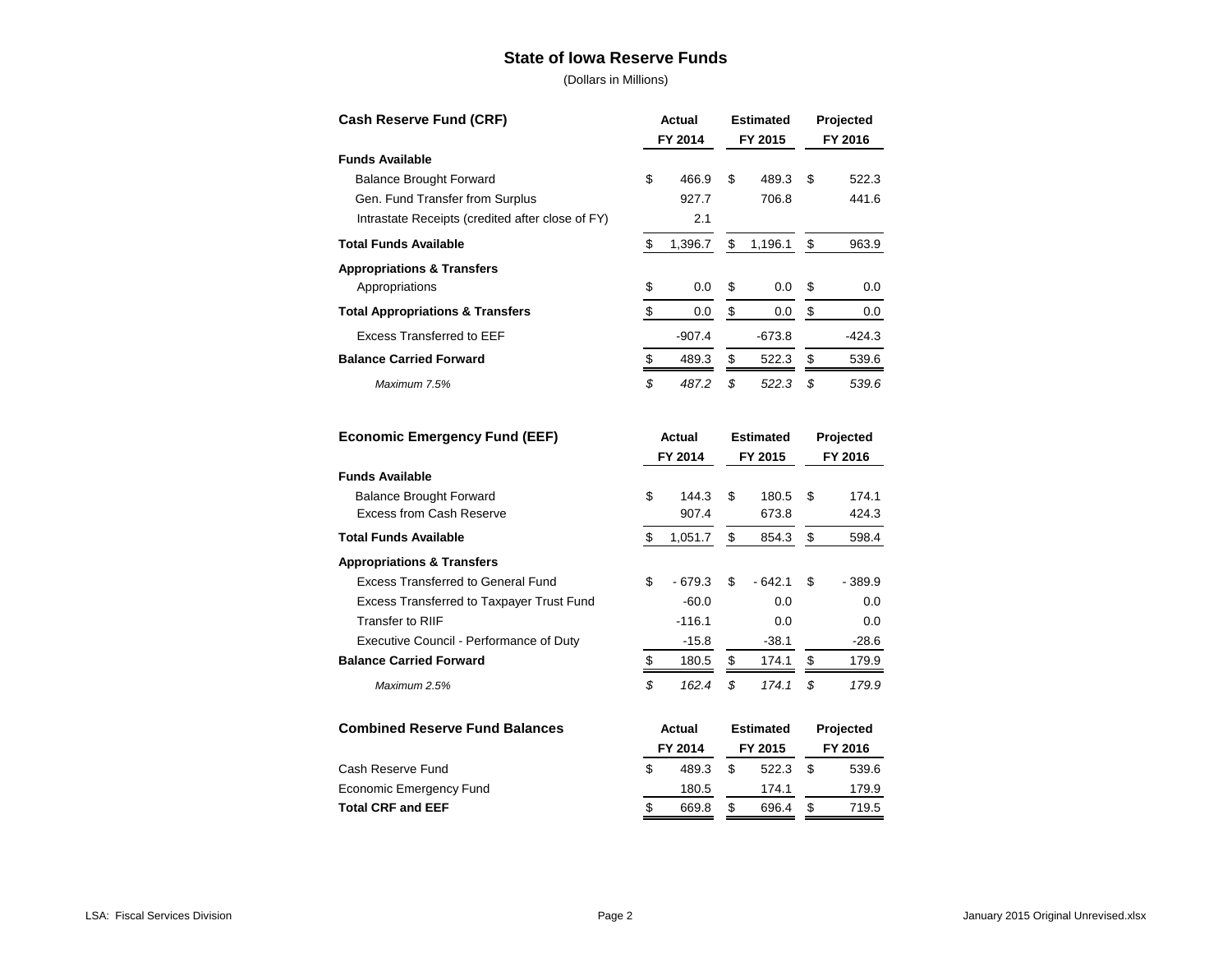#### **FY 2016 General Fund Built-in and Anticipated Expenditures**

|                                                                    | <b>LSA</b><br><b>Estimates</b> |
|--------------------------------------------------------------------|--------------------------------|
| <b>Built-in Changes</b>                                            |                                |
| 1. Human Services - Medical Assistance                             | \$<br>206.0                    |
| 2. Revenue - Commercial & Industrial Property Tax Replacement      | 92.0                           |
| 3. Education - K-12 School Foundation Aid (0% Growth)              | 71.8                           |
| 4. Revenue - Business Property Tax Credit                          | 50.0                           |
| 5. Natural Resources - Resource Enhancement and Protection Program | 20.0                           |
| 6. Education - Instructional Support Program                       | 14.8                           |
| 7. Education - High-Need Schools                                   | 10.0                           |
| 8. Human Services - Adoption Subsidy                               | 4.9                            |
| 9. Management - State Appeal Board Claims                          | 4.6                            |
| 10. College Aid - College Work Study Standing                      | 2.8                            |
| 11. Education - Nonpublic School Transportation                    | 1.4                            |
| 12. Human Services - Family Foster Care Rates                      | 1.4                            |
| 13. Human Services - Iowa Health and Wellness Program              | 0.9                            |
| 14. Economic Development Authority - World Food Prize              | 0.2                            |
| 15. Cultural Affairs - County Endowment Fund                       | 0.1                            |
| 16. College Aid - Iowa Tuition Grant (non-profit) Standing         | $-2.9$                         |
| 17. Human Services - hawk-i                                        | $-22.7$                        |
| Subtotal                                                           | \$<br>455.3                    |
| <b>Anticipated Expenditure Changes</b>                             |                                |
| 18. Salary Annualization                                           | \$<br>16.6                     |
| 19. Human Services - Child Care Assistance                         | 8.1                            |
| 20. Corrections - Forensic Psychiatric Hospital at Oakdale         | 2.1                            |
| 21. Human Services - State Resource Centers                        | 1.7                            |
| 22. Corrections - Fund Hepatitis C drug costs at Oakdale           | 1.3                            |
| 23. Public Safety - Peace Officer Retirement                       | 0.9                            |
| 24. Human Services - Mental Health Redesign Equalization           | 0.7                            |
| 25. Corrections - Staff Additional Prison Beds                     | 0.5                            |
| 26. Corrections - County Billings                                  | 0.3                            |
| 27. Corrections - Expired Federal Funds                            | 0.2                            |
| Subtotal                                                           | \$<br>32.4                     |
| <b>Total Expenditure Increases</b>                                 | \$<br>487.7                    |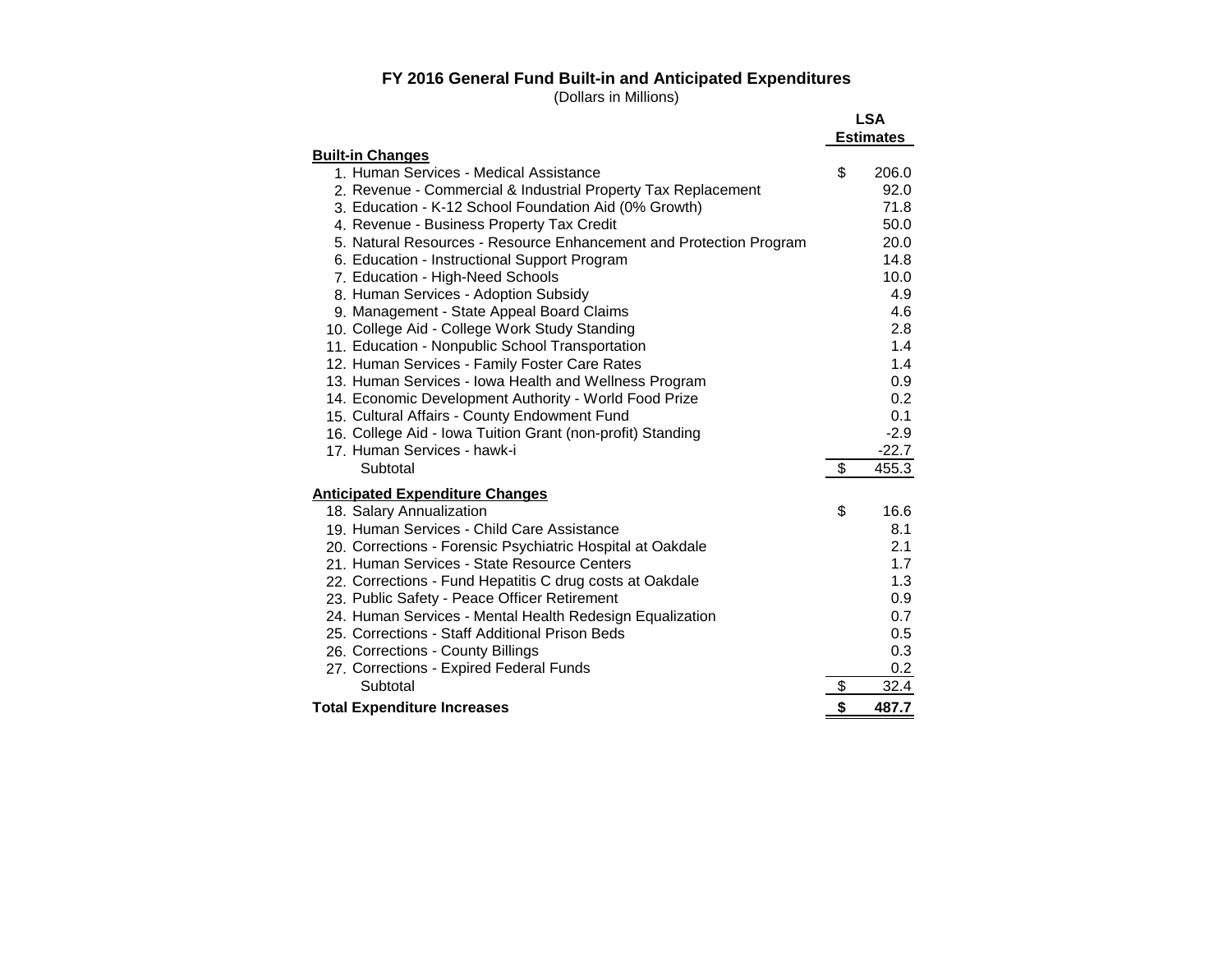# **Taxpayers Trust Fund**

(Dollars in Millions)

|                                                     | <b>Actual</b><br>FY 2013 |      | Actual<br>FY 2014 |       | <b>Estimated</b><br>FY 2015 |      | <b>Projection</b><br>FY 2016 |     |
|-----------------------------------------------------|--------------------------|------|-------------------|-------|-----------------------------|------|------------------------------|-----|
| <b>Funds Available</b>                              |                          |      |                   |       |                             |      |                              |     |
| <b>Balance Brought Forward</b>                      | \$                       | 0.0  | \$                | 60.0  | \$.                         | 35.5 | \$.                          | 8.1 |
| Economic Emergency Transfer                         |                          | 60.0 |                   | 60.0  |                             | 0.0  |                              | 0.0 |
| Reversion from Taxpayers Trust Fund Tax Credit Fund |                          | 0.0  |                   | 35.5  |                             | 8.1  |                              | 0.0 |
| <b>Total Funds Available</b>                        |                          | 60.0 | \$                | 155.5 | S                           | 43.6 | \$.                          | 8.1 |
| <b>Total Expenditures</b>                           | \$                       | 0.0  | \$                | 120.0 | S                           | 35.5 | \$.                          | 0.0 |
| <b>Balance Carried Forward</b>                      |                          | 60.0 | \$                | 35.5  | S.                          | 8.1  | \$.                          | 8.1 |

## **Taxpayers Trust Fund Tax Credit Fund**

(Dollars in Millions)

|                                                              | Actual<br>FY 2013 |   | Actual<br>FY 2014 |     | <b>Estimated</b><br>FY 2015 |      | Projection<br>FY 2016 |
|--------------------------------------------------------------|-------------------|---|-------------------|-----|-----------------------------|------|-----------------------|
| <b>Funds Available</b>                                       |                   |   |                   |     |                             |      |                       |
| <b>Balance Brought Forward</b>                               | \$<br>0.0         | S | 0.0               | \$  | 0.0                         | - \$ | 0.0                   |
| Transfer from Taxpayers Trust Fund                           | 0.0               |   | 120.0             |     | 35.5                        |      | 0.0                   |
| Interest                                                     | 0.0               |   | 0.1               |     | 0.0                         |      | 0.0                   |
| <b>Total Funds Available</b>                                 | 0.0               |   | 120.1             |     | 35.5                        |      | 0.0                   |
| <b>Expenditures</b>                                          |                   |   |                   |     |                             |      |                       |
| Transfer to General Fund (Reimb. for payment of tax credits) | \$<br>0.0         | S | 84.6              | \$. | 27.4                        | - \$ | 0.0                   |
| Reversion to the Taxpayers Trust Fund                        | 0.0               |   | 35.5              |     | 8.1                         |      | 0.0                   |
| <b>Total Expenditures</b>                                    | 0.0               |   | 120.1             |     | 35.5                        | S    | 0.0                   |
| <b>Balance Carried Forward</b>                               | 0.0               |   | 0.0               |     | 0.0                         |      | 0.0                   |

### **Taxpayers Trust Fund Calculation**

Calculation for \$60.0M Allocation Based on Previous Year's Net Receipts vs Adjusted Revenue Estimate

|                                | FY 2012   | FY 2013               | FY 2014       | FY 2015   |
|--------------------------------|-----------|-----------------------|---------------|-----------|
| Actual /Estimated              |           | $$6.311.1$ $$6.768.7$ | 6.489.1<br>S. | 6.857.1   |
| Adjusted Revenue Estimate      | - 5.939.3 | - 6.224.3             | - 6.496.6     | - 6.963.6 |
| Maximum to Taxpayer Trust Fund | 371.8     | 544.4                 | $-7.5$        | - 106.5   |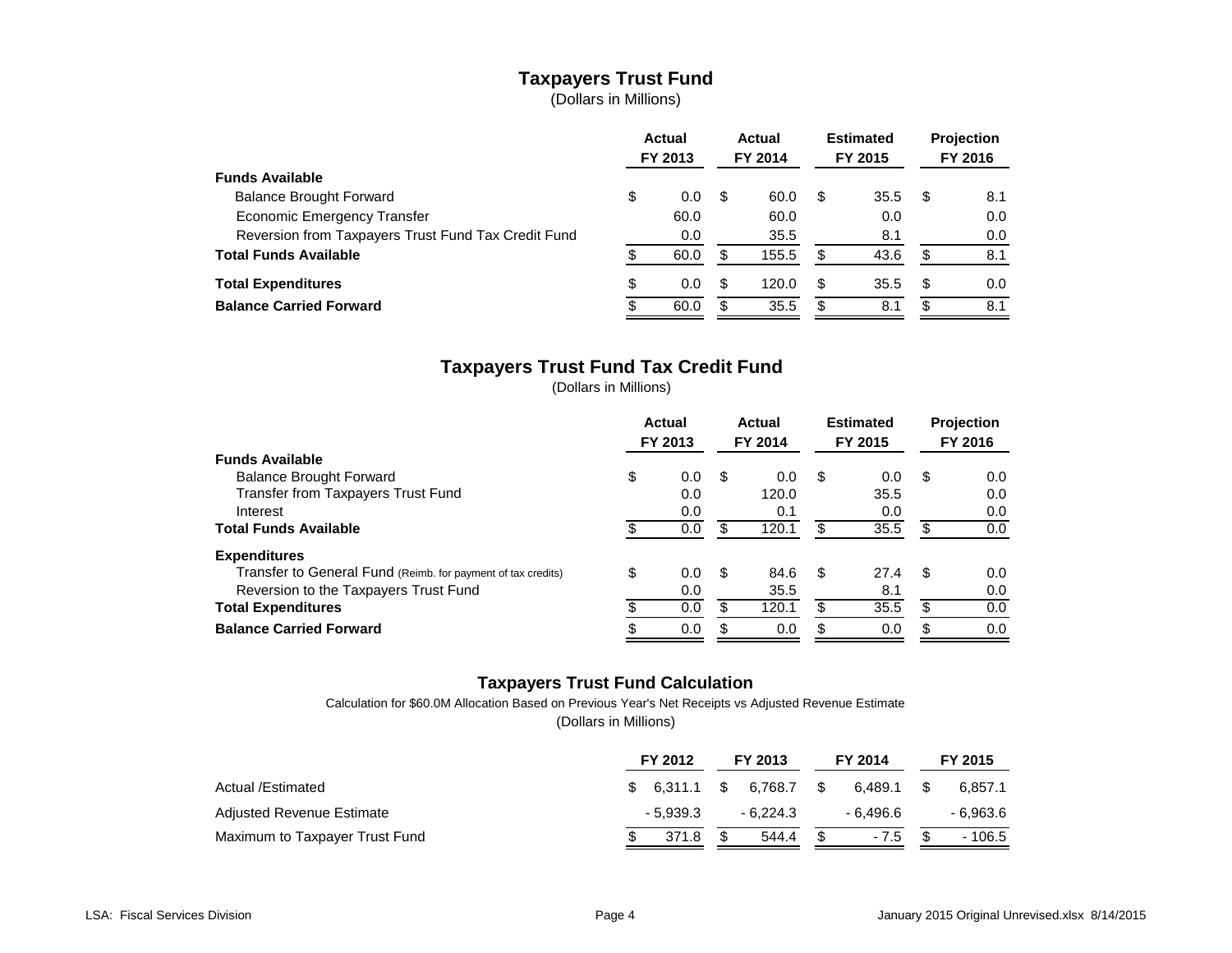#### **Estimated Contingent Liabilities for State Tax Credits**

(Dollars in Millions)

| <b>Tax Credit Program</b>                                                                                                 |    | FY 2015           |    | FY 2016          |
|---------------------------------------------------------------------------------------------------------------------------|----|-------------------|----|------------------|
| <b>Capped Programs</b>                                                                                                    |    |                   |    |                  |
| <b>Accelerated Career Education Tax Credit</b>                                                                            | \$ | $-5.4$            | \$ | $-5.4$           |
| Agricultural Assets Transfer Tax Credit                                                                                   |    | $-5.0$            |    | $-5.6$           |
| <b>Custom Farming Contract Tax Credit</b>                                                                                 |    | $-1.9$            |    | $-2.6$           |
| <b>Endow Iowa Tax Credit</b>                                                                                              |    | $-6.2$            |    | $-6.6$           |
| Enterprise Zone Program                                                                                                   |    | $-40.2$           |    | $-48.2$          |
| Enterprise Zone Program - Housing Component                                                                               |    | $-23.2$           |    | $-36.7$          |
| Film, Television, and Video Project Promotion Program - Awarded                                                           |    | $-0.2$            |    | $-0.0$           |
| <b>High Quality Job Program</b>                                                                                           |    | $-75.9$           |    | $-87.9$          |
| Historic Preservation and Cultural and Entertainment District Tax Credit                                                  |    | $-49.8$           |    | $-55.3$          |
| <b>Redevelopment Tax Credit</b>                                                                                           |    | $-3.7$            |    | $-5.6$           |
| Renewable Energy Tax Credit                                                                                               |    | $-5.1$            |    | $-8.6$           |
| School Tuition Organization Tax Credit                                                                                    |    | $-11.6$           |    | $-12.2$          |
| Solar Energy System Tax Credit                                                                                            |    | $-2.4$            |    | $-3.0$           |
| Venture Capital Tax Credit - Innovation Fund                                                                              |    | $-0.7$            |    | $-3.7$           |
| Venture Capital Tax Credit - Iowa Fund of Funds<br>Venture Capital Tax Credit - Qualified Bus. or Comm.-Seed Capital Fund |    | $-0.5$<br>$-2.3$  |    | $-0.5$<br>$-2.3$ |
| Venture Capital Tax Credit - Venture Capital Funds                                                                        |    | $-0.2$            |    | $-0.1$           |
| <b>Wage-Benefits Tax Credit</b>                                                                                           |    | 0.0               |    | 0.0              |
| <b>Wind Energy Production Tax Credit</b>                                                                                  |    | $-1.8$            |    | -1.6             |
| Workforce Housing Tax Incentive Program                                                                                   |    | $-0.2$            |    | -2.4             |
| <b>Total Capped Programs</b>                                                                                              | \$ | $-236.2$          |    | $$ -288.4$       |
|                                                                                                                           |    |                   |    |                  |
| <b>Uncapped Programs</b>                                                                                                  |    |                   |    |                  |
| <b>Adoption Tax Credit</b>                                                                                                | \$ | $-0.8$            | \$ | $-0.8$           |
| <b>Biodiesel Blended Fuel Tax Credit</b>                                                                                  |    | $-14.6$           |    | $-15.5$          |
| <b>Charitable Conservation Contribution Tax Credit</b>                                                                    |    | $-0.6$            |    | -0.6             |
| Child and Dependent Care Tax Credit                                                                                       |    | -4.1              |    | $-6.8$           |
| E15 Gasoline Promotion Tax Credit                                                                                         |    | $-0.1$            |    | $-0.1$           |
| E85 Gasoline Promotion Tax Credit                                                                                         |    | $-1.8$            |    | $-2.2$           |
| Early Childhood Development Tax Credit                                                                                    |    | -1.0              |    | $-1.1$           |
| <b>Earned Income Tax Credit</b>                                                                                           |    | -67.7             |    | $-66.6$          |
| <b>Ethanol Promotion Tax Credit</b>                                                                                       |    | $-1.5$            |    | -1.5             |
| Farm to Food Donation Tax Credit                                                                                          |    | $-0.1$            |    | $-0.2$           |
| Geothermal Heat Pump Tax Credit                                                                                           |    | $-2.0$            |    | $-2.0$           |
| Iowa Industrial New Job Training Program (260E)                                                                           |    | $-46.6$           |    | $-44.4$          |
| New Capital Investment Program                                                                                            |    | $-1.2$            |    | $-1.2$           |
| New Jobs and Income Program                                                                                               |    | $-4.4$            |    | -4.3             |
| <b>Research Activities Tax Credit</b>                                                                                     |    | $-43.9$           |    | $-52.8$          |
| Supplemental Research Activities Tax Credit                                                                               |    | $-10.3$           |    | $-9.9$           |
| Targeted Jobs Tax Credit from Withholding<br>Tuition and Textbook Tax Credit                                              |    | $-5.8$<br>$-15.4$ |    | $-6.6$           |
|                                                                                                                           |    |                   |    | $-15.5$          |
| Volunteer Firefighter and EMS Tax Credit                                                                                  |    | $-1.4$            |    | $-1.4$           |
| <b>Total Uncapped Programs</b>                                                                                            | \$ | $-223.4$          | \$ | $-233.6$         |
| <b>Tax Credit Program Total</b>                                                                                           | \$ | $-459.7$          | \$ | $-522.0$         |

#### Notes:

The estimates are based on the Contingent Liabilities Report provided by the Department of Revenue in December 2014.

FY 2014 is based on actual claims made by taxpayers, although the amounts may not reflect the amount of awards issued. The FY 2014 numbers may increase as additional tax credit claims are verified.

The numbers may not equal totals due to rounding.